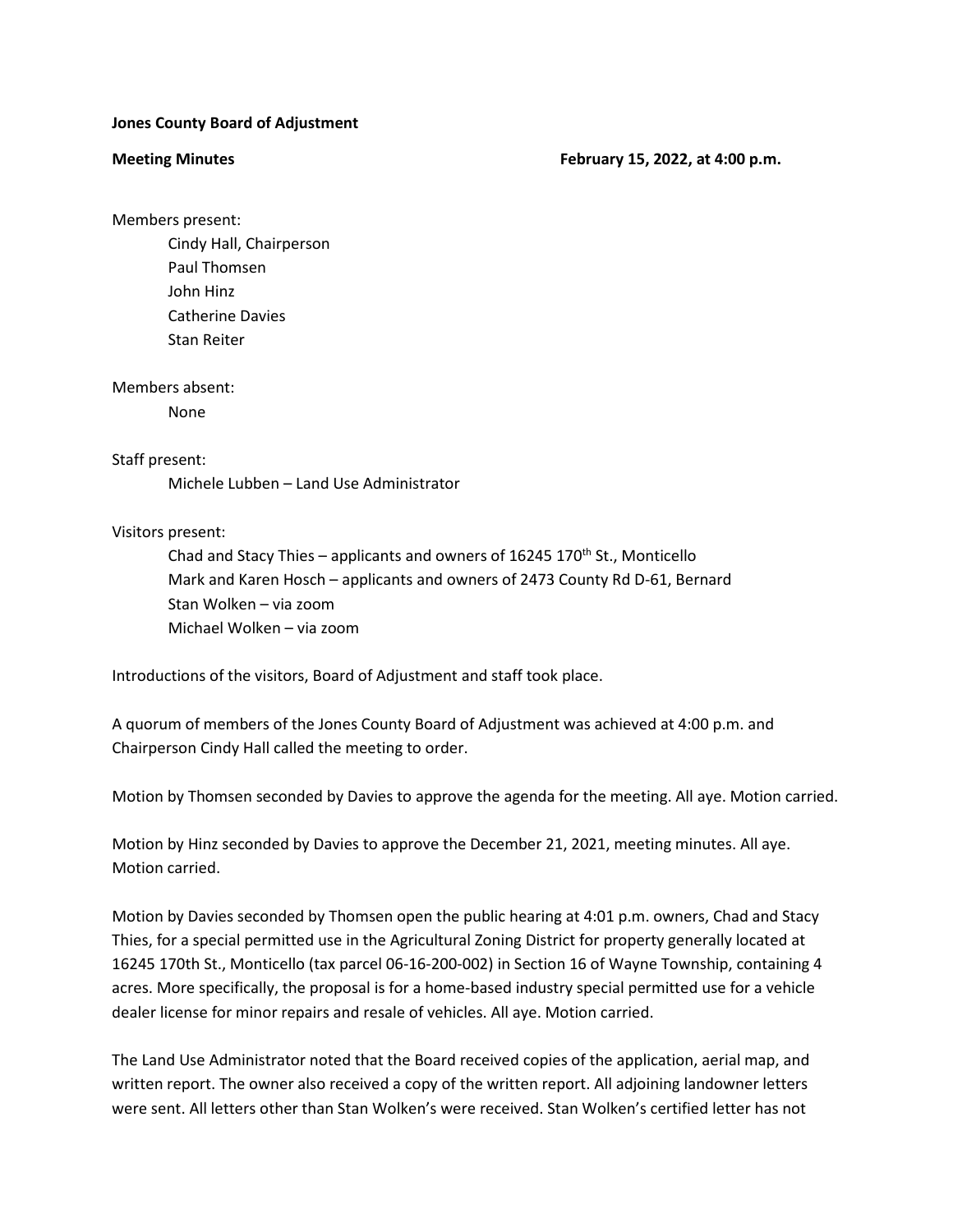been delivered according to the USPS tracking. Through relatives, Stan was contacted and sent the application via email and could join the meeting by zoom. The red zoning sign was posted as required. The Land Use Administrator did reach out to the City of Monticello and verified that SPU applications do not need a review by the city if they are within the 2-mile review area. This property is within the county's jurisdiction, but within the 2-mile review area. Per the City Administrator, Russ Farnum, the city would only exercise their review in that area if it was a subdivision or rezoning application.

Thies noted a dealer's license is required anytime your buy or sell at least 6 vehicles in any calendar year. He would like to purchase a vehicle at an auction, clean it up, do minor repairs and re-sell the vehicle. Thies states there will be no signs, and no one will even know it's there. Thomsen noted the acreage is well kept and buildings would be functional for what they want to use them for. There is a heated area with a floor drain in the garage to wash vehicles in the winter. It does not appear the water from this area goes into the ditch or septic system. The Board discussed hazardous materials/cleaning materials and if any are used, proper methods of disposal should be used. The Board discussed the outdoor storage request for vehicles.

Motion by Thomsen seconded by Hinz to close the public hearing at 4:22 p.m. All aye. Motion carried.

Discussion by the Board of Adjustment took place.

Motion by Reiter seconded by Thomsen to approve the Special Permitted Use application with a condition to allow only two vehicles for outdoor storage purposes related to the Special Permitted Use for owners, Chad and Stacy Thies, in the Agricultural Zoning District for property generally located at 16245 170<sup>th</sup> St., Monticello (tax parcel 06-16-200-002) in Section 16 of Wayne Township, containing 4 acres.

Roll call vote: Davies - Aye Hinz - Aye Thomsen – Aye Reiter - Aye Hall - Aye All aye. Motion carried.

The application is approved. The Land Use Administrator will issue the approval to the owner by regular mail. The red zoning sign was returned.

Motion by Davies seconded by Thomsen to open the public hearing at 4:24 p.m. for contract owners, Mark and Karen Hosch and deed holder Nick and Monica Hosch for a special permitted use in the Agricultural Zoning District for property generally located at 2473 County Rd D-61, Bernard (tax parcel 04-11-200-003) in the SW NE south side of the road in Section 11 of Washington Township. More